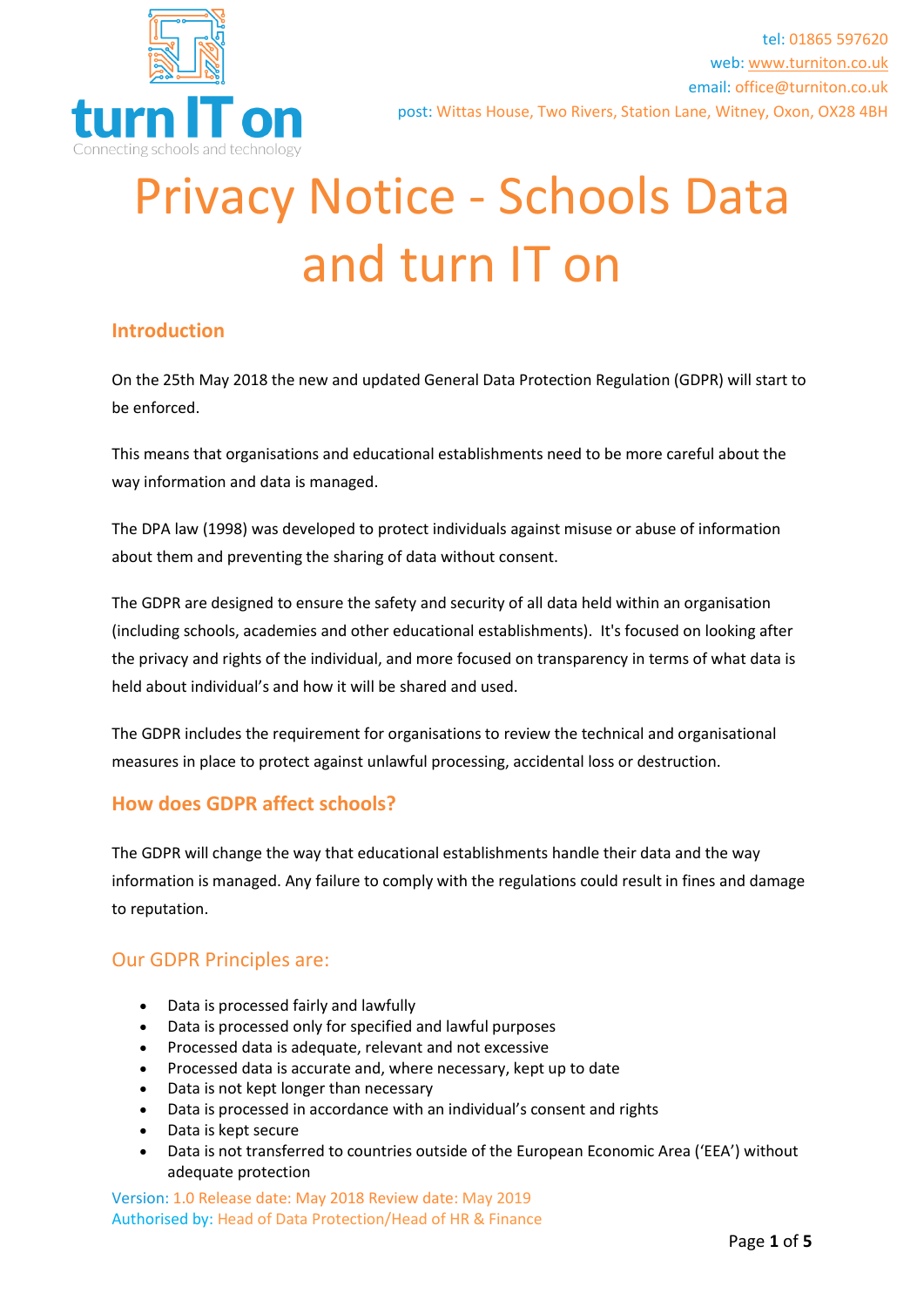

## **How does GDPR affect sharing data with turn IT on?**

You will need to ensure that if you need to share data with us for the purposes of support (as per the contract that your school should have with us), that we are adhering correctly to the requirements of the law and in accordance with your own policies.

The purpose of this document is to explain what we will be doing in terms of ensuring GDPR compliance.

## **Turn IT on access to data**

Many of our staff will have access to the data held by our schools – either on site or remotely.

This could be employees in roles such as an on-site ICT consultant or an off-site MIS consultant or a Helpdesk role.

Anyone that has access to schools or to the systems that we use to access schools' information has already gone through very thorough safeguarding checks – more information can be found in our Safer Recruitment Policy and our Safeguarding and Child Protection Policy.

## **Training**

All staff are given basic GDPR training upon induction and with annual updates.

Managerial staff and staff with access to restricted systems have more intensive GDPR training.

All staff that work in schools or have access to schools' date have Safeguarding training.

Staff have clear guidelines with regards to keeping data secure – this includes the Protecting Schools Data Policy that we issue to employees upon induction and that we ask staff to confirm receipt and understanding of.

## **Cyber Essentials**

Achieving the Cyber Essentials certification was seen as a way to demonstrate a level of assurance to our customers, by showing that security controls are in place to protect the business, its IT systems and information, and that these controls have been assessed against an independent, formal framework.

## **On-site work**

Staff that work on-site at schools are required to adhere to the guidelines with regards to keeping data secure. Staff will have had the relevant safeguarding checks and training with regards to safeguarding and data protection.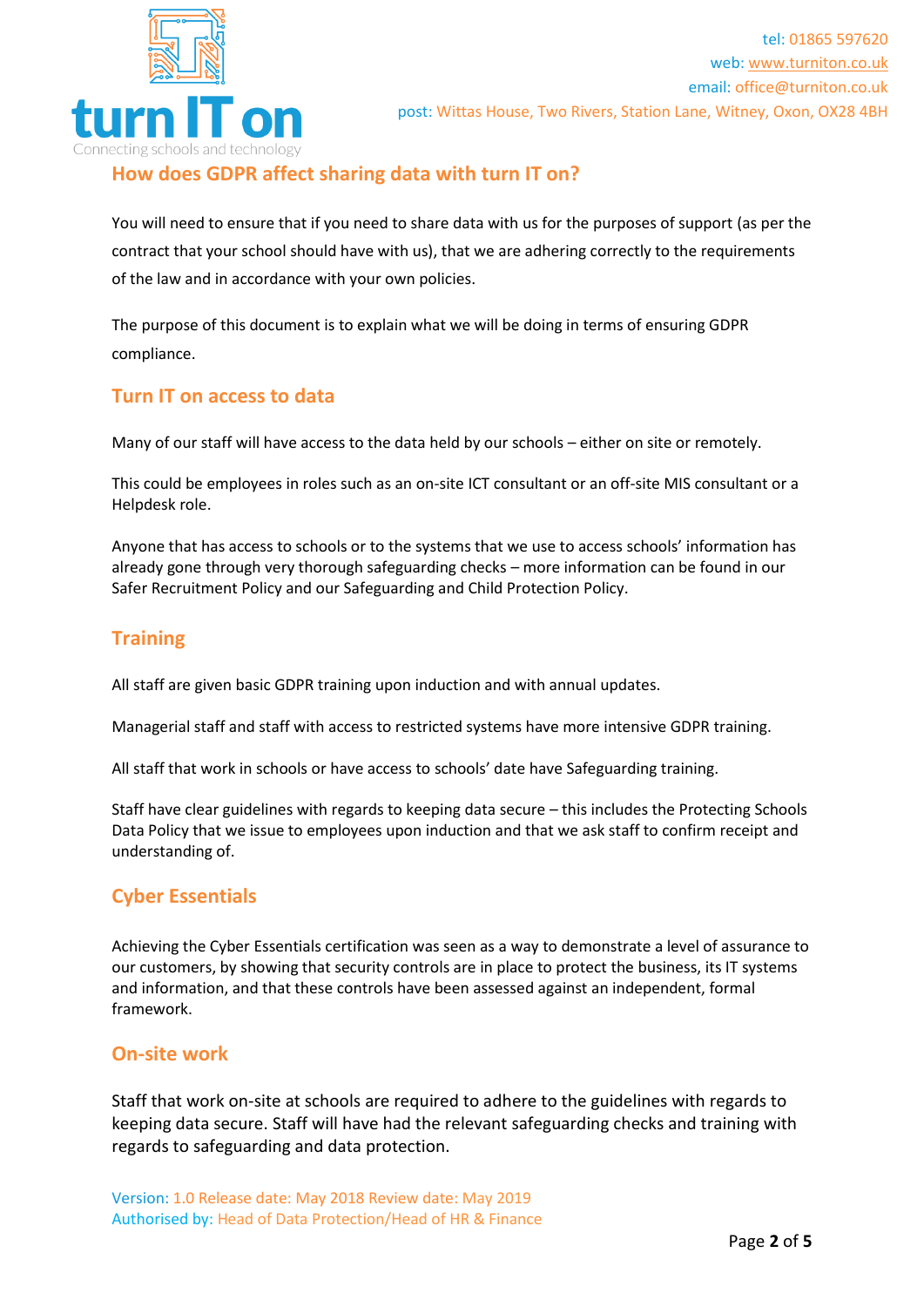

## **Remote Access and On-site Access**

Relevant staff can enter schools' systems either remotely via Autotask from TIO offices or on site at the school.

We have an Access Control Procedure for staff to follow which we monitor and update on a regular basis and communicate with staff.

#### **Leavers**

Within 24 hours of someone leaving the business the Helpdesk team terminates access to office 365, Autotask and other systems. HR terminates the employee on the HRM system and closes access to the staff portal, school's portal and credentials manager.

## **Data that we may hold for your school**

#### Contact and payment information

Turn IT on hold data about schools in terms of our customers including the school name, address, phone and email and a record of items that you have purchased from us and with regards to invoices, payments etc. We do not accept card payments – only bank transfers and cheque payments – so have no record of any card or bank details.

We hold data such as a contact name for each school, a contact email that you have supplied to us and sometimes a direct phone number.

Data held is stored securely in a CRM or in our staff portal system that is password protected and only accessible via a secure website which uses HTTPS and SSL to provide end to end encryption.

#### Password and credentials information

The Credentials Manager is a tool developed to store all Credentials information that we have for our schools. This could be any credentials from Windows Logins, Licencing account details and online services. The data is encrypted and stored in a way that is auditable and will allow us to tell a school exactly what credentials we store for them.

To access the Credentials Manager staff will need access to the staff portal (only existing staff will have this) and the member of staff will need to know the password. This password will be reset at least 3 times per year but could change at any points subject to unforeseen circumstances.

#### Support tickets

Version: 1.0 Release date: May 2018 Review date: May 2019 Authorised by: Head of Data Protection/Head of HR & Finance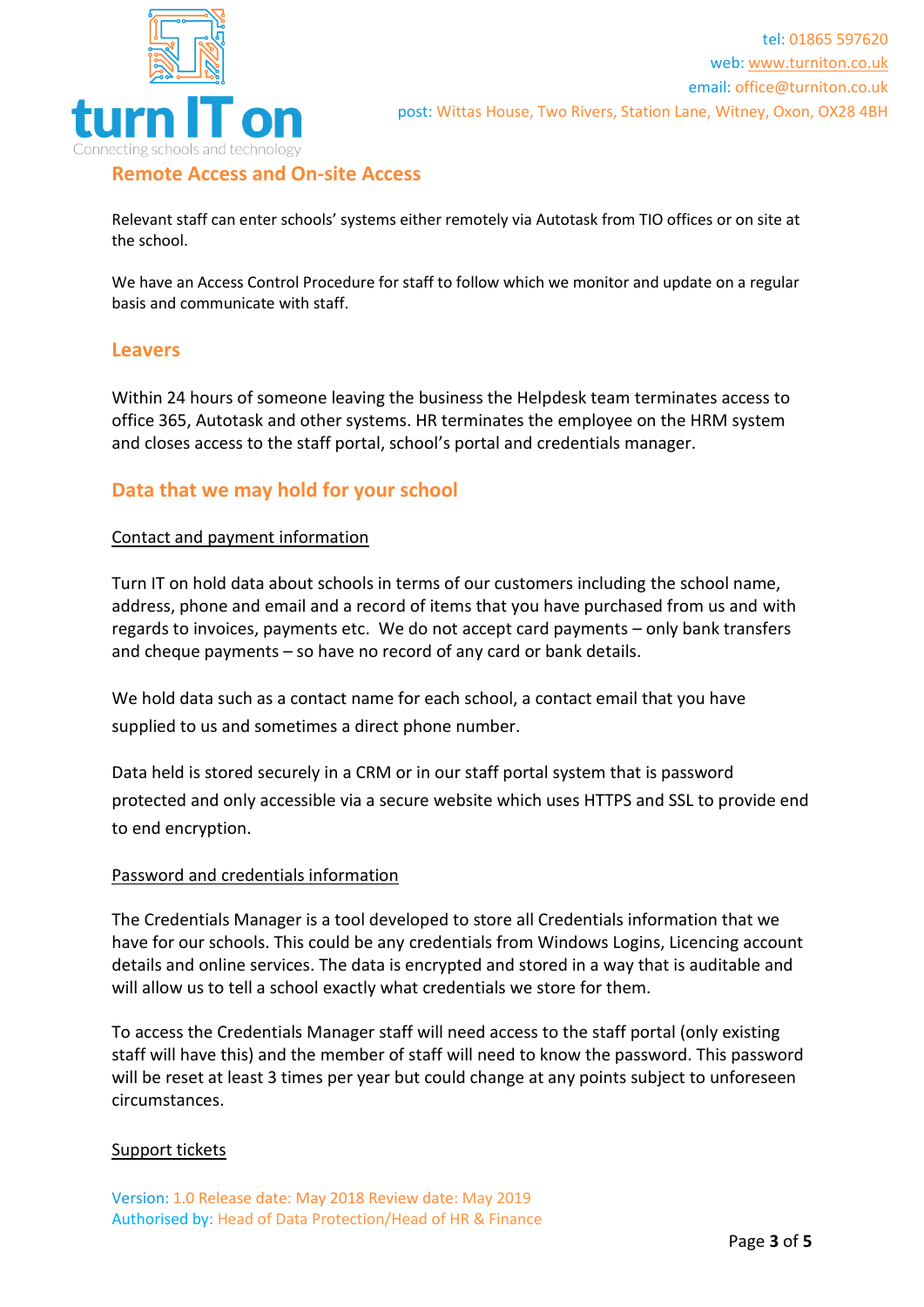

Schools have control over who can be a user and who can be a super user. Users can only see their own tickets; super users are able to see all tickets. This means that the schools can decide on who needs to see the information on all the support tickets and ensure that data is not being shared unnecessarily.

#### Information for MIS support

Our staff will be able to access systems with details that are provided by schools.

Schools have direct contracts and agreements with the software suppliers themselves.

In most cases turn IT on will not need to download any data. On a rare occasion that this should this be required the employee will be expected to ensure the security and safe disposal of the data.

## **The lawful basis for sharing data with turn IT on**

If we need to access or see school data to be able to offer support to the school then this will be lawful due to the requirement to fulfil a contractual agreement that we should have in place with the school. We expect that schools (the Data Controller) will have their own data processing agreements that they provide to us (the Data Processor).

## **Inherited policies on consent etc.**

We will not be accessing, viewing or using your data in any way other than to assist with your problems. Therefore, all issues of consent, individual rights, appropriateness of data etc., will be inherited from you the school.

#### **How we handle your data**

The data that we store on our systems relates to school contacts, tickets, service updates, bank information and the information required to fulfill our contract with you.

Turn IT on will ensure that information is not kept longer than is necessary and will retain the minimum amount of information that it requires to carry out its' contractual functions and the provision of services. Data used to resolve support calls will be kept for 30 days after the support call has been closed. Support tickets are kept for the duration of a support contract to help plan and manage support requirements and potential fault patterns.